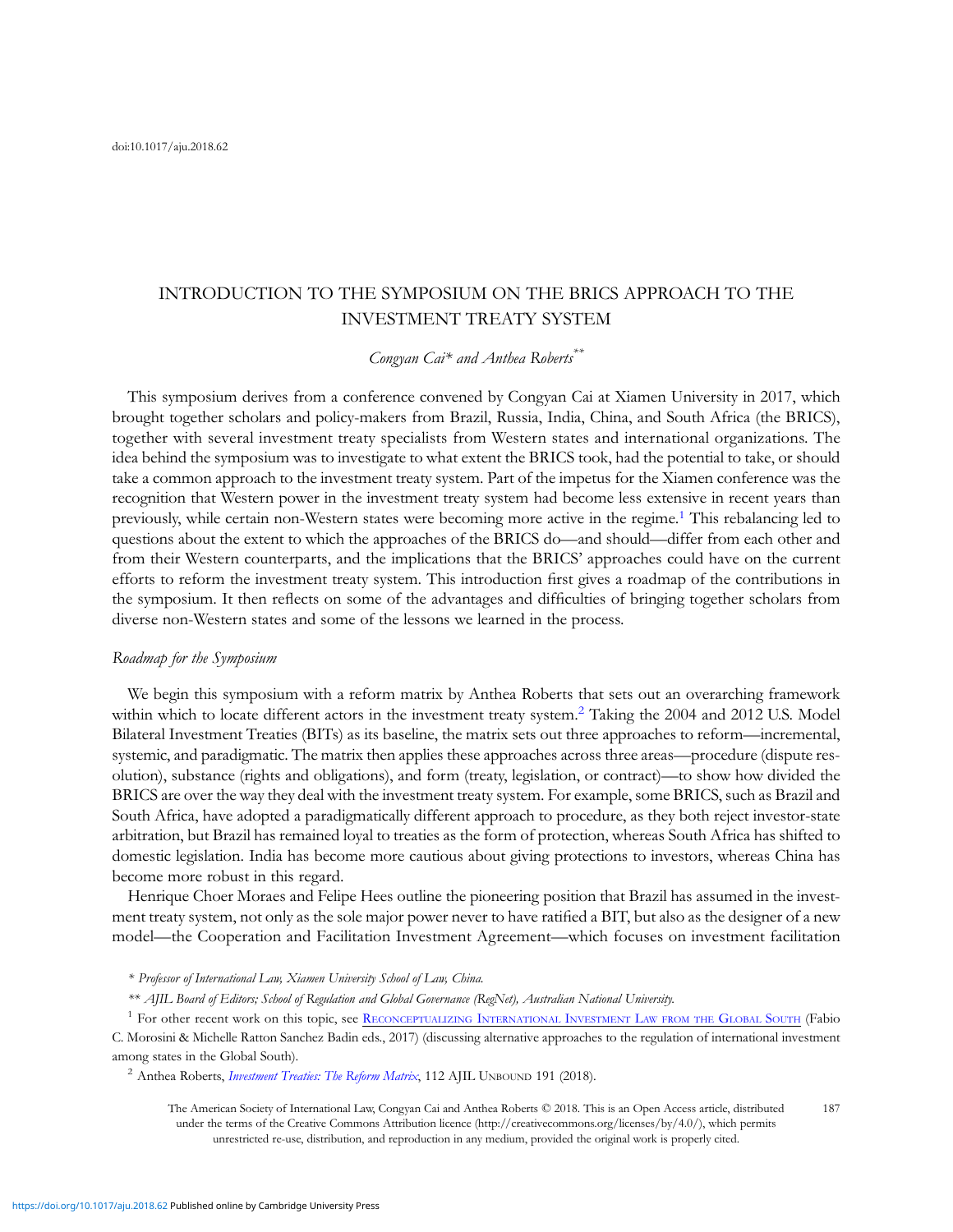#### 188 AJIL UNBOUND Vol. 112

rather than investor protection, and alternative dispute resolution and state-to-state arbitration rather than investor-state arbitration.<sup>3</sup> They claim that Brazil's approach is deeply rooted within a public international law framework and has the advantage of "interoperability" because states can sign on whether or not they already hold a portfolio of BITs. For this reason, they consider that Brazil's model might prove an attractive basis for multilateral action, as Brazil is currently suggesting with respect to investment facilitation at the World Trade Organization.

Applying a method typical of the Russian academy, Dmitry Labin and Alena Soloveva seek to understand legal phenomena according to specific categories and definitions while comparing Western and Russian approaches.<sup>4</sup> They argue that both Western and Russian academic debates show an interest in how to understand the nature of the investment treaty system given its hybrid features drawn from public international law, private international law, and public law. But Western scholars often view the system primarily through a public international law or public law framework, whereas Russians commonly view the system primarily through a private international law framework (in stark contrast to the aforementioned Brazilian approach). They suggest that this perspective might help explain the Russian Federation's resistance to the reform debates under way at the UN Commission on International Trade Law.

Huiping Chen examines Chinese innovations of recent years in investor-state dispute settlement (ISDS).<sup>5</sup> Unlike some other BRICS that have shied away from investor protection and ISDS, China has extended the jurisdiction of existing commercial arbitral institutions in the country to cover foreign investment disputes and has created new Chinese institutions to deal with such disputes, as well as joint arbitration centers with states in regions where China invests heavily, such as Africa. Chen concludes that these developments should be understood as reflecting three important goals of China's broader international strategy: to protect China's outbound investors, to help shape international investment treaty discourse, and to offer alternative Chinese-initiated international institutions so as to disrupt the monopoly currently enjoyed by Western-initiated international institutions.

Engela Schlemmer explains South Africa's decision to withdraw from the investment treaty system and to replace investment treaty protections with legislation and ISDS with resort to domestic courts.<sup>6</sup> These actions resulted from the shock South Africa experienced when early cases challenged South Africa's actions under its constitutional mandate to redress the historic injustices of apartheid. Schlemmer points out that many issues remain unclear under this new approach. These include whether foreign investors will still be able to rely on protections under international law when bringing domestic cases, whether international law commitments (if applicable) will be subjected to the imperatives of the South African Constitution, and what the new system means for the balance between investor protection and South Africa's right to regulate.

Congyan Cai argues that some of the BRICS, most notably South Africa, India, and to some extent Brazil, have sought to replace older-style investment treaties that were imbalanced in terms of providing too much protection to investors, with newer-style investment treaties that provide too much protection to host states.<sup>7</sup> He argues that such methods represent new "unbalanced" approaches because they do not meet the objectives of the investment treaty system, which he defines as striking an appropriate balance between investor protection and state sovereignty. He also argues that the methods are unlikely to be accepted by such major powers as the United States, the European Union, and China. Nonetheless, he notes the potential for the BRICS to forge a common approach

<sup>3</sup> Henrique Choer Moraes & Felipe Hees, Breaking the BIT Mold: Brazil'[s Pioneering Approach to Investment Agreements](https://doi.org/10.1017/aju.2018.59), 112 AJIL UNBOUND 197 (2018).

<sup>4</sup> Dmitry K. Labin & Alena V. Soloveva, [International Investment Law as International Law: Russian and Western Approaches](https://doi.org/10.1017/aju.2018.58), 112 AJIL UNBOUND 202 (2018).

<sup>5</sup> Huiping Chen, *China'[s Innovative ISDS Mechanisms and Their Implications](https://doi.org/10.1017/aju.2018.57)*, 112 AJIL UNBOUND 207 (2018).

<sup>6</sup> Engela C. Schlemmer, *[Dispute Settlement in Investment-Related Matters: South Africa and the BRICS](https://doi.org/10.1017/aju.2018.63)*, 112 AJIL UNBOUND 212 (2018).

<sup>7</sup> Congyan Cai, *[Balanced Investment Treaties and the BRICS](https://doi.org/10.1017/aju.2018.64)*, 112 AJIL UNBOUND 217 (2018).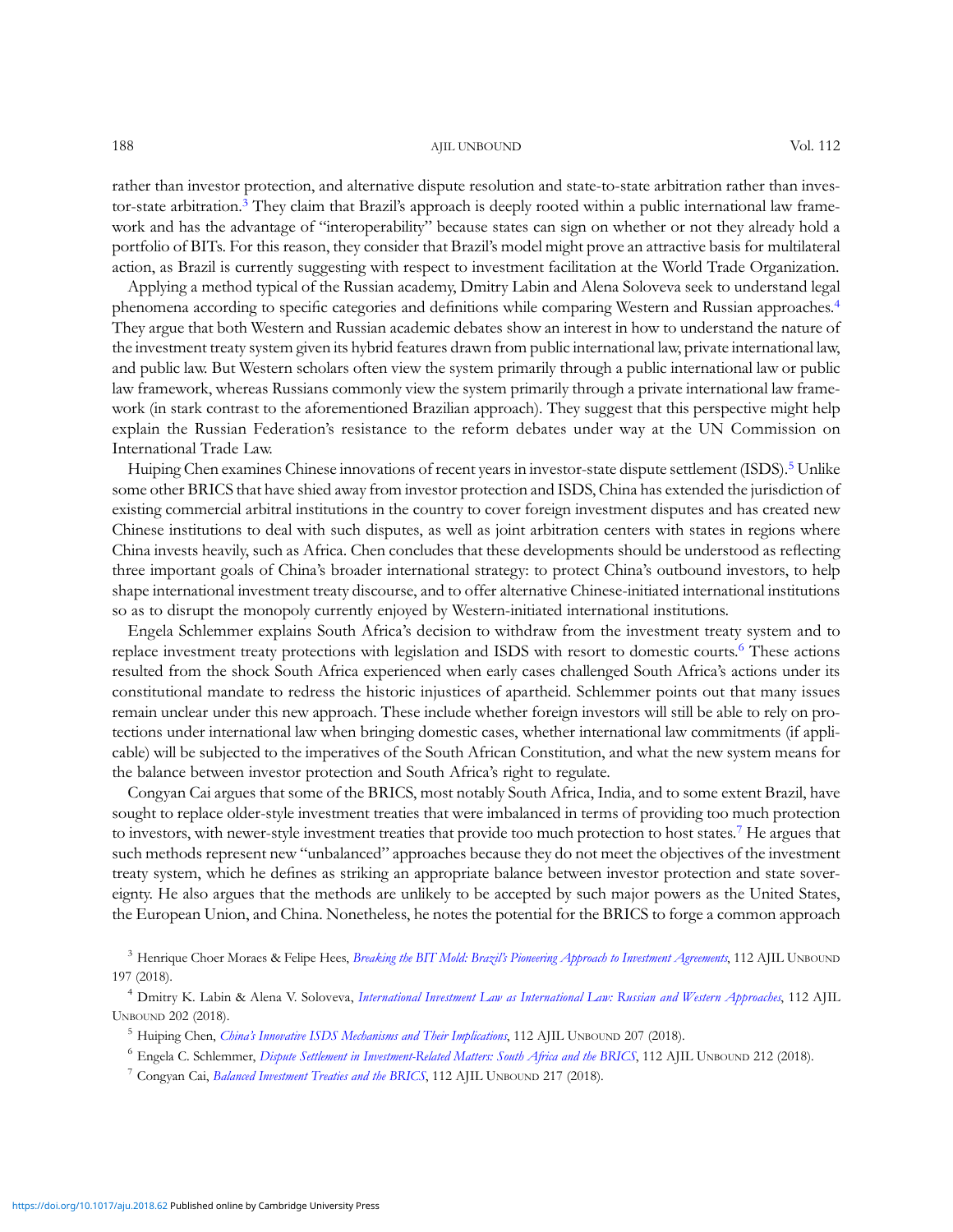to the investment treaty system by focusing on issues such as investment facilitation and the adoption of common but differentiated responsibilities that take into account host state development.

M. Sornarajah contends that the BRICS will never conform to a single approach and that such diversity should be encouraged because these states are differently situated.<sup>8</sup> He objects to China's embrace of the more typical Western-style approach to investment treaties, insisting that China is turning its back on its leadership of the Third World now that it is becoming a greater capital exporter. Sornarajah suggests that adopting such a new hegemonic approach will undermine China's soft power. He also negatively assesses India's attempt to produce a "balanced" investment treaty in its 2015 Model BIT, arguing that such an attempt is unworkable because it seeks to give the appearance of protecting foreign investors while unobtrusively trying to reserve significant powers to the state. He doubts that this attempt at balancing will work, given that such treaties still confer dispute resolution powers to international arbitral tribunals, albeit only after five years of litigation before domestic courts. Instead, Sornarajah prefers the South African approach, which safeguards investment protection through legislation enabling claims before domestic courts in what he views as a more honest, straightforward protection of state sovereignty.

## Reflections on the Process

Cai has long had an interest in the capacity of Great New Powers to shape and shift the international system.<sup>9</sup> Roberts has an interest in both comparative approaches to international law and listening to a diversity of perspectives, and in understanding how changing economic and geopolitical power will play out in the content and structure of global governance.<sup>10</sup> Given these shared interests, putting together a conference not just about the BRICS approach to the investment treaty system but one that primarily involved scholars and practitioners from the BRICS seemed like an obvious step. Attempting to publish the outputs in a major international journal, such as AJIL Unbound, seemed a good way to share those perspectives with a broader community of international lawyers.

This task proved challenging, however. Although the BRICS exist as a group that is discussed in the media and that meets on a political level, there is little evidence of coordination among the BRICS when it comes to the investment treaty system. There is also scant engagement among the scholarly communities of the BRICS, as many study and work primarily in their home states. Even where they travel or work abroad, their movements often take them to the West rather than to each other. An example of these difficulties was that Cai (a Chinese scholar) needed to ask Roberts (an Australian scholar) for relevant contacts in Russia (which she only had because of previous comparative international law research). The vast majority of the scholars featured here had never met prior to the conference.

Language was also an issue. Almost all of the scholars in this symposium speak English as a second language. As many nonnative language speakers will attest, drafting in a foreign language is hard. It is more time consuming and the end result is often less nuanced and polished than the author would like. It also takes more time to edit. But speaking and writing in English was important, not just so that the authors could communicate with each other, but also so they could speak to many others located elsewhere. It is humbling for native English speakers to remember how much more easily they can participate in the international system and speak to nonnational

<sup>&</sup>lt;sup>8</sup> M. Sornarajah, *The Unworkability of "Balanced Treaties" [and the Importance of Diversity of Approach Among the BRICS](https://doi.org/10.1017/aju.2018.60)*, 112 AJIL UNBOUND 223 (2018).

<sup>&</sup>lt;sup>9</sup> Congyan Cai, [New Great Powers and International Law in the 21st Century](http://www.ejil.org/pdfs/24/3/2423.pdf), 24 EUR. J. INT'L L. 755 (2013).

<sup>&</sup>lt;sup>10</sup> ANTHEA ROBERTS, IS INTERNATIONAL LAW [INTERNATIONAL?](https://global.oup.com/academic/product/is-international-law-international-9780190696412?cc=de&lang=en&) (2017).